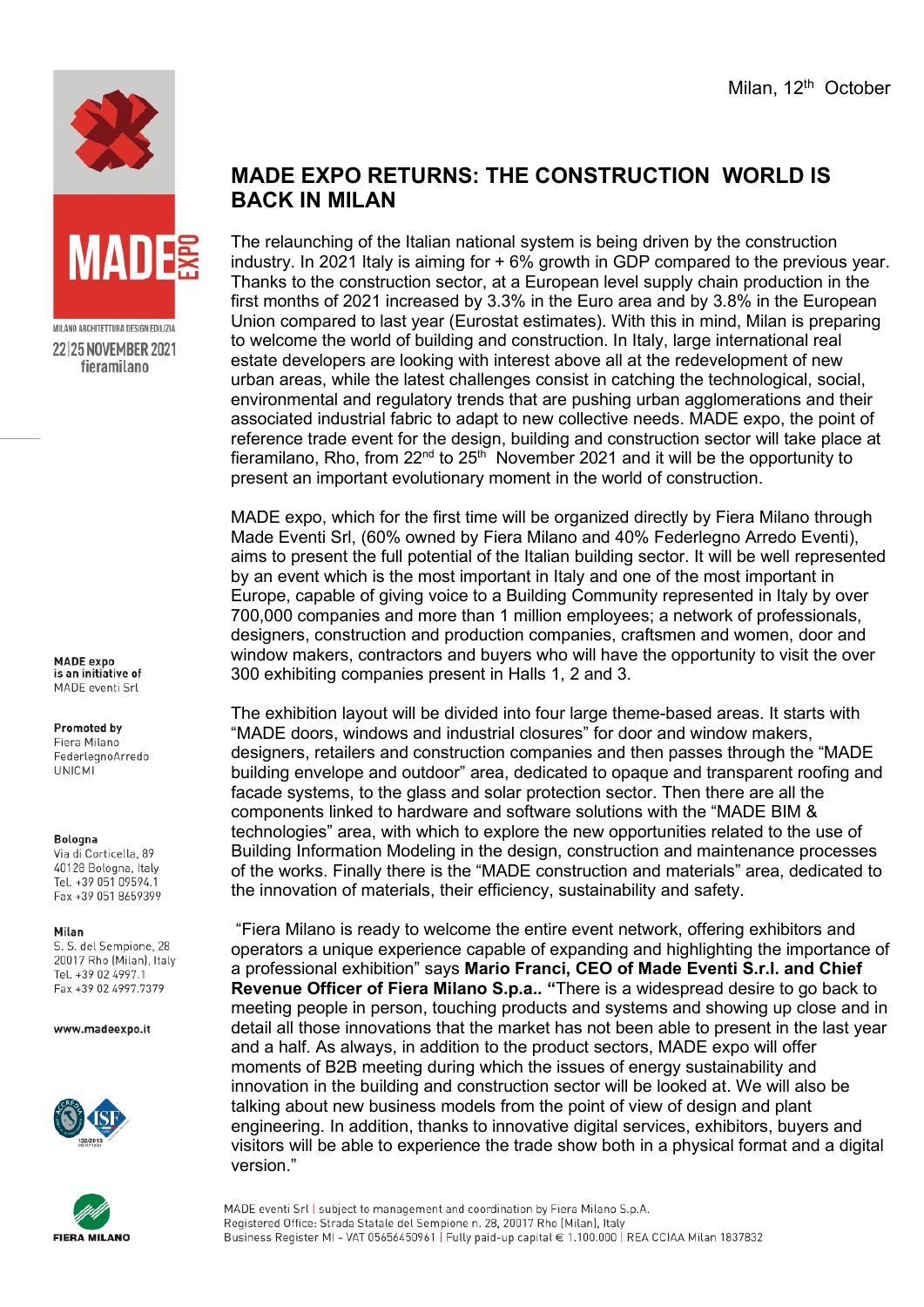

In actual fact, the multi-channel system available during visits to the event means that all the different exhibition attendees will be connected through a well informed community with access to a new event App, My Matching, Webinars & Live Chats, the Exhibition Blog and the Digital Signage present inside the Rho Fiera Milano exhibition centre. In addition, many of the events and conferences will be streamed on digital channels.

"This year's edition takes on even more importance, demonstrating the willingness of organizers and exhibitors to return to having direct contact with all those involved in a sector that if you were to describe it as transversal, it would probably be an understatement" says **Gianfranco Marinelli, president of Made Eventi S.r.l. and President of Federlegno Arredo Eventi S.p.a.** "Construction - and this is certainly nothing new - represents an extremely important economic driving force: when bricks are set in motion, industry and the economy are set in motion, and it is precisely with this in mind that I believe it is necessary to take action in our capacity as involved supply chains to ensure that tax incentives are renewed in the next Budget law, starting with the facade bonus, earthquake bonus, eco-bonus, renovations and furniture so that the driving impetus and thrust that the construction industry is giving to the country's economy does not stop".

MADE expo will also offer a calendar of more than 100 events, which are validated for the earning of training credits. They will be divided into four major events (ArchInTrend, Forum Legno Edilizia, The place to build and SerramenTalk) which will offer opportunities for developing and transmitting ideas and trends emerging from the related sectors. All the current themes and issues will be provided with ample space during the training courses planned during the event, including the issue of quality of living. During the period of the health emergency, houses have taken on new value, living comfort has become an essential requirement and state bonuses have made large redevelopment and renovation works accessible, so there will be in-depth studies dedicated to the 110% Superbonus. In Italy, there were over 46,000 building projects linked to the 110% Superbonus with a value of €7.5bn and in September alone, there was an increase of +24.4% in the number of projects and +31.8% in the fiscal value, or in other words approximately 9,000 more projects worth €1.8bn (Ance data). At a regional distribution level, Lombardy is in first place with more than 6,000 projects with a value of  $\in$ 1.12 bn.

"We are convinced that from both an economic and social point of view the government measures relating to the PNNR and the 110% Superbonus represent important levers in supporting a strategic sector like construction for the Italian nation" says **Marco Recalcati, Head of Real Estate Italy**. "Like UniCredit we have put in place a dedicated and structured task force to support the 6 missions of the PNRR and an innovative range of loans (called sustainable future) for companies that are committed to improving their sustainability profile, as well as important collaborations with significant partners in order to fully digitize all the practices relating to the transfer of credit deriving from the 110% Superbonus."

The key themes of the next edition of MADE expo look not only at current events but also at the future, with contents and proposals in line with the evolution of the construction world designed to accompany professionals and companies as they move towards new scenarios. This has also been made possible thanks to the support of a number of institutions.